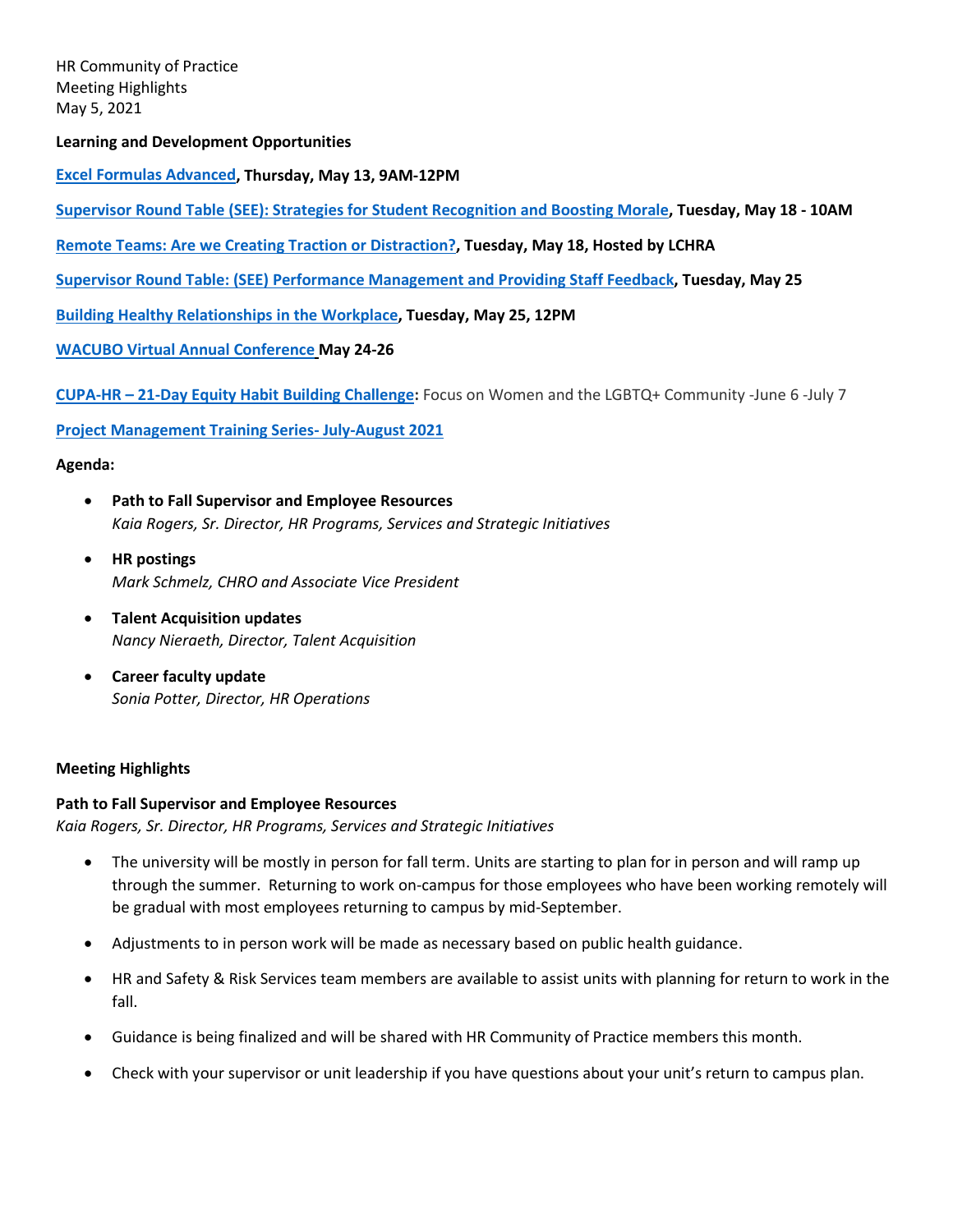- Resources are available to assist supervisors and employees with the transitions related to preparing for fall. It is important for all HR Partners to be familiar with the following resources to support your employees.
	- o Flexible Work Arrangements guidance
		- hr.uoregon.edu/flexwork-guide
	- o Remote Work guidance
		- hr.uoregon.edu/remotework-guide
	- o Guide to Employee Engagement: Action Steps for Supervisors
		- hr.uoregon.edu/EEaction-supervisors
	- o Guide to Employee Engagement: Action Steps for Employees
		- hr.uoregon.edu/EEaction-employees
- Cascade Centers, Inc. is the university's employee assistance program (EAP) . A list of services is outlined on their webpage:

<https://cascadecenters.com/index.php?>

- EAP services are available for benefits eligible employees and their dependents.
- The 2020 EAP utilization report shows very low usage during a time we believe employees would benefit from the services offered by Cascade Centers, Inc.
- We plan to communicate over the summer about the EAP services to remind employees about this benefit.
- Look for opportunities to share this resource with supervisors and employees. An [EAP Orientation](https://7d61d5f0229ef79da989-997ad4822cc9fdca529e1c6428daaf1e.ssl.cf1.rackcdn.com/10000018/cc_orientation/cc_orientation.mp4) video is available for employees to review and employees can access even more information and resources on Cascade Centers[' EAP Member Site.](https://cascadecenters.com/index.php?exturl=197GPcurl17)
- Human Resources has EAP posters available for departments to advertise in their workspaces. Contact Jen Mirabile if you would like some posters for your area.
- Also, if you would like someone to speak at a staff meeting about the EAP services contact Jen Mirabile.
- HR has developed two new webpages to assist supervisors and support employees during the transition to fall.
	- NEW! Path to Fall- Supervisor Support: hr.uoregon.edu/path-support-supervisor This webpage outlines talking points for initial check-in with employees about their unit's return to campus plan and to be aware of and sensitive to the needs of their employees.
	- NEW! Path to Fall- Employee Support: hr.uoregon.edu/path-support-employee This webpage lists resources to support employees during their transition back to campus including LinkedIn Learning resources and a work-life balance checklist.
- Communication to the UO community will be forthcoming regarding these new resources. Please do begin using these resources in conversations with supervisors and employees.
- Additional resources will be added to the webpages over the coming months.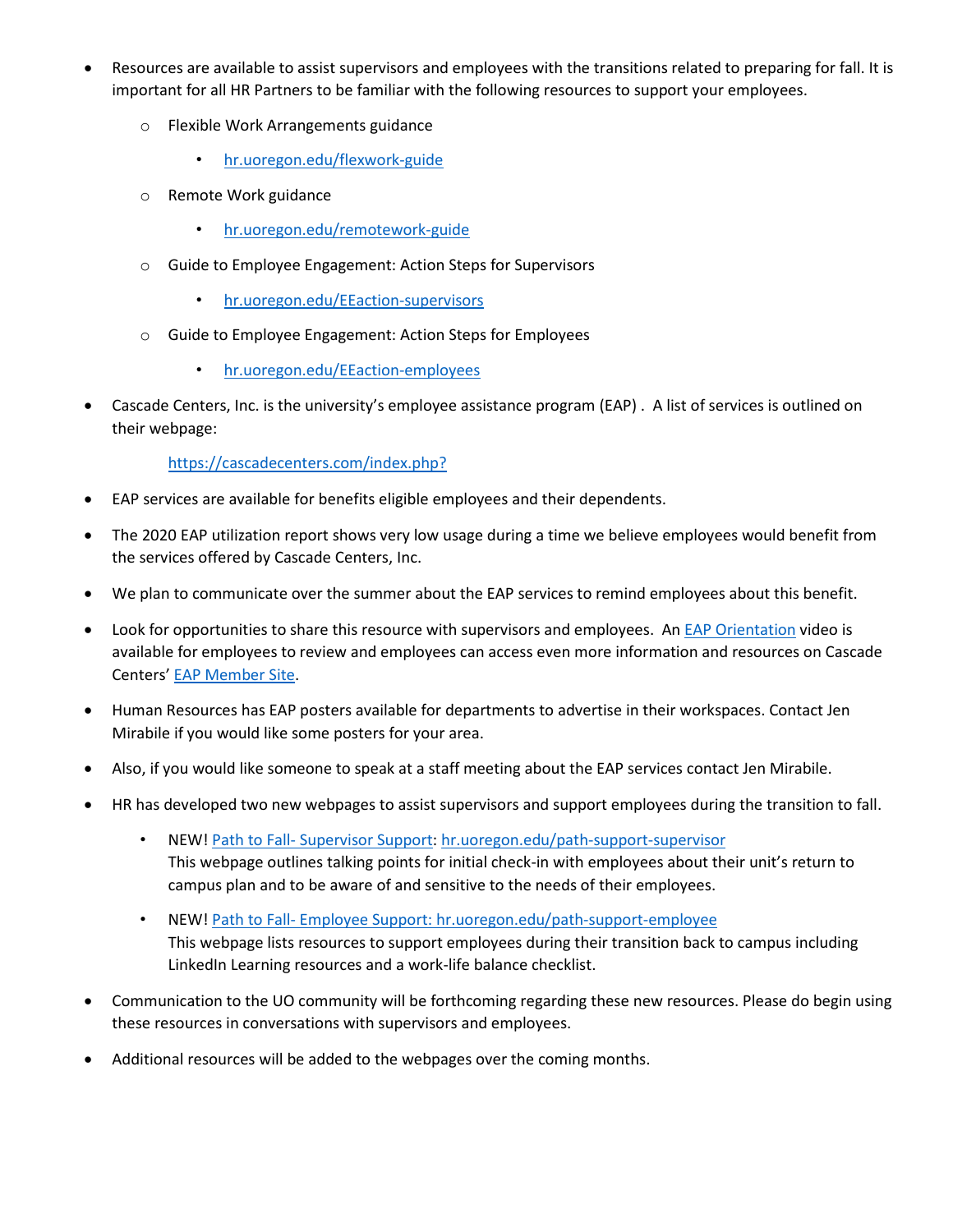# **HR postings**

*Mark Schmelz, CHRO and Associate Vice President*

- Upcoming career opportunities in University Human Resources:
	- o [Learning and Development Coordinator](https://hr.uoregon.edu/jobs) -we are accepting applications for this position which is housed in the Programs and Services Department.
	- $\circ$  HRIS Analyst position is open in the HR Operations area. This position will work with personnel records and data.
	- o A recruitment position is open in our Talent Acquisition Department.
	- o Employee and Labor Relations Department has two openings:
		- The search for a Senior Director for this department will be relaunched.
		- An Assistant Director position will open soon. This position will work with the university's academic labor unions and collective bargaining agreement policies.
- We encourage our HR Community of Practice members to review the position information and apply to those positions where they have interest.
- Also, please share these openings with your networks or colleagues who may be interested.
- Check th[e Careers](https://hr.uoregon.edu/jobs) webpage for more information about these openings in the coming weeks.

### **Talent Acquisition updates**

*Nancy Nieraeth, Director, Talent Acquisition*

- The University's Hiring Freeze has been lifted for all research faculty positions that are funding contingent on 100% external funding
	- o You no longer need to submit a hiring freeze exception request for these types of positions. Rather, you will now submit for recruitment and hire in MyTrack in the standard process.
		- Requisitions for research faculty positions should be submitted using the "funding contingent" approval process, with Kate Petcosky, Director of Strategic Research Initiatives, as the Vice President/Proxy.
		- If your unit does not typically submit research positions for Kate's approval (but submits through your dean's office), please note in the requisition notes that your position meets the requirements of the hiring freeze exemption. Your recruiter in Talent Acquisition will confirm based on the funding source and position description.
	- o External funding includes federal, state, foundation, endowed gifts
		- If the index for the position is awaiting setup with SPS, but you have a funding EPCS code, please add the EPCS code to the search requisition in the notes to flag the recruiter about the position's funding.
- For all research faculty positions that are funded partially or initially by other sources (including ICC or startup funds), [hiring freeze exception approvals](https://urldefense.com/v3/__https:/app.smartsheet.com/b/form/0f71bf54ad68494ea35e9bdc524ff1ed__;!!C5qS4YX3!U2R3M9rwtktHZ3rtWoLHo2Ny-Pbj1uGKHI2KP25KHwOzMFWDQIHu9O1h08wzir4A$) are still required.
- Please reach out to [Kate Petcosky,](mailto:kpetcos2@uoregon.edu) Director of Strategic Research Initiatives, if you have questions about whether your research faculty position meets eligibility requirements for exemption from the hiring freeze.
- UPDATED APPROVAL TIMELINES: Hiring freeze exception requests are now being reviewed by the panel only (no longer a two-step process with a triage review first) up to twice a week. Based on current volume, we are getting these in front of the panel typically within one business week of submission. Approval notices are going out typically within one business day of the panel's decision.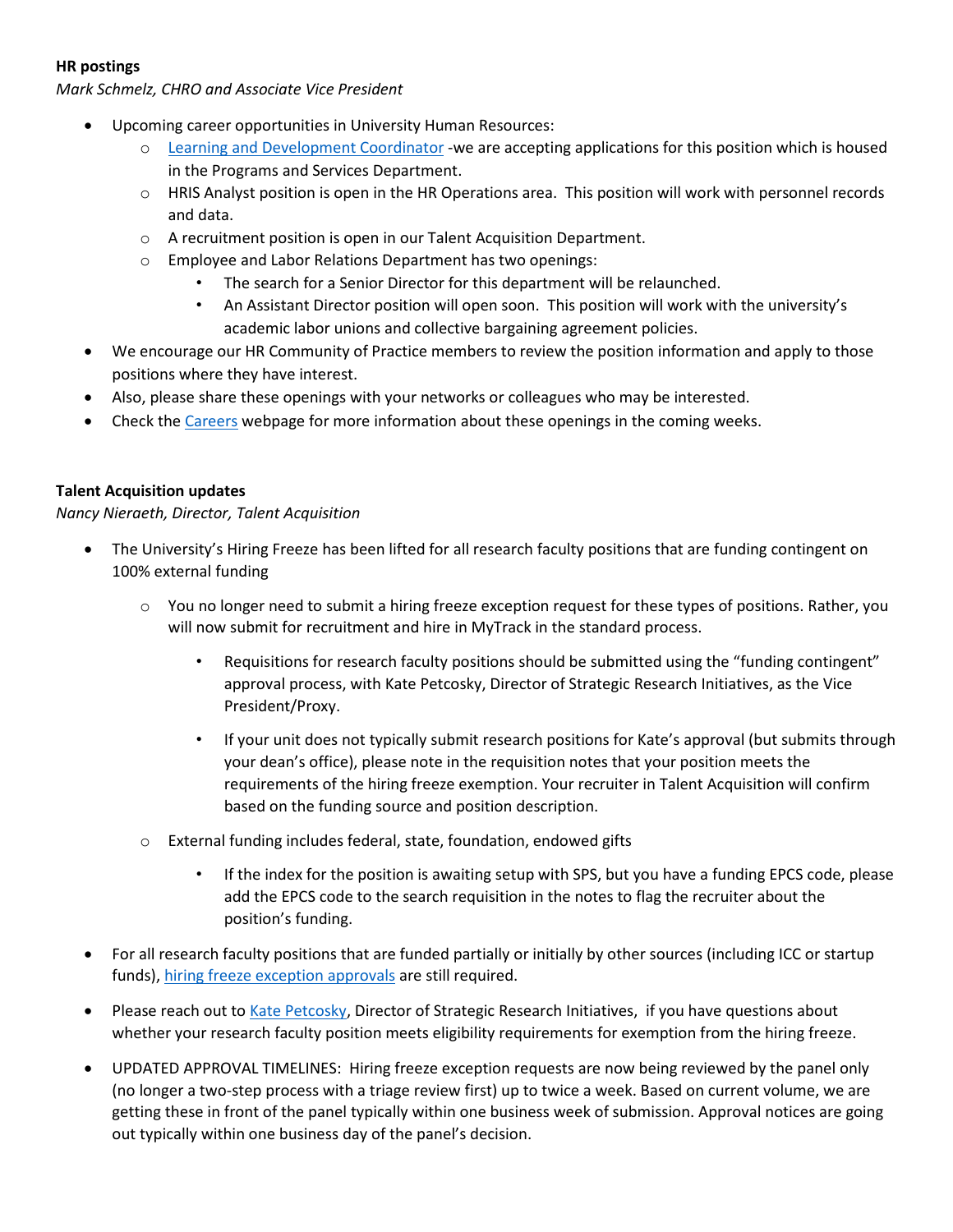- PLEASE NOTE: requests that are submitted without a VP approval are not being taken to the panel. VP approval request emails are sent by Talent via smartsheet. We also send a weekly reminder email if the VP hasn't approved. If you are wondering about the status of your VP's approval, please check in with your assigned recruiter in Talent Acquisition.
- Requests that do not include sufficient justification (why the position is essential to fill at this time, whether the position is a new position or backfill, what steps the unit has taken to meet the need while keeping the position vacant) may also cause delays in the panel review.

## **Career faculty update**

*Sonia Potter, Director, HR Operations*

• Career faculty MOU available on ELR webpage which outlines the changes to career faculty:

[https://hr.uoregon.edu/employee-labor-relations/employee-groups-cbas/united-academics/ua-mou-cba](https://hr.uoregon.edu/employee-labor-relations/employee-groups-cbas/united-academics/ua-mou-cba-extension-and-career)[extension-and-career](https://hr.uoregon.edu/employee-labor-relations/employee-groups-cbas/united-academics/ua-mou-cba-extension-and-career)

- Changes for Bargaining Unit Career faculty
	- o Career non-funding contingent faculty
		- These career faculty are appointed with an annualized FTE.
		- HR Ops will confirm the annualized FTE with all schools and colleges.
		- We will distribute the confirmed annualized FTE spreadsheet with a template letter to the schools and colleges to use for communicating to the career faculty their annualized FTE.
		- We will provide the annualized FTE for career non-funding contingent faculty to payroll to update their 7/1/2021 FTE for 12-month and 9/16/2021 FTE for 9- month
		- If their assignment and FTE is different over the terms, please submit an appointment percent change form via [forms.uoregon.edu.](https://forms.uoregon.edu/forms/list/Human%20Resources)
	- o Career funding contingent faculty:
		- Units do not need to submit an RTO if they have a contract in place at least through 6/15/2021 for 9-month and 6/30/2021 for 12-month faculty.
		- HR Ops will provide payroll with a list of funding contingent faculty so they can remove the end dates.
		- If their assignment and FTE is changing from 7/1/2021 forward, please submit an appointment percent change form via [forms.uoregon.edu.](https://forms.uoregon.edu/forms/list/Human%20Resources)
- Non-Bargaining Unit career faculty process
	- o Submit renewal Request to Offer to HR Operations for these faculty for the same duration as in the past.
- **Communications** 
	- o Communication about the annualized FTE Review was sent April 26.
	- $\circ$  All Career bargaining unit faculty have received notice of the move to ongoing status for Career bargaining unit faculty from OtP and HR was sent May 1.
	- $\circ$  Units will communicate with their career non-funding contingent faculty of annualized FTE for FY 2021-22